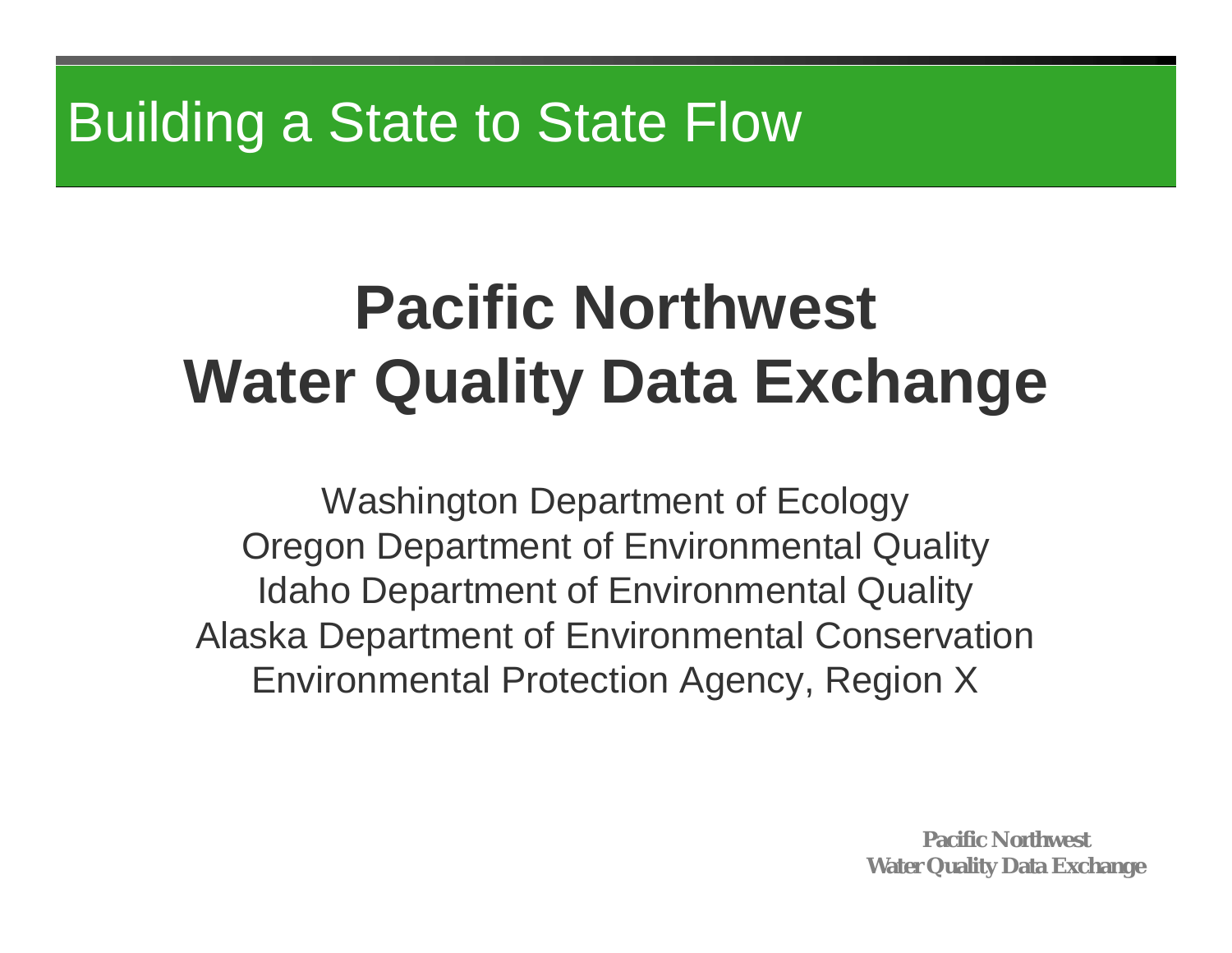# Key Objectives

- § Provide access to a comprehensive collection of water quality monitoring data for the Pacific **Northwest**
- § Apply Network principles
- § Enable participation from a wide range of data sources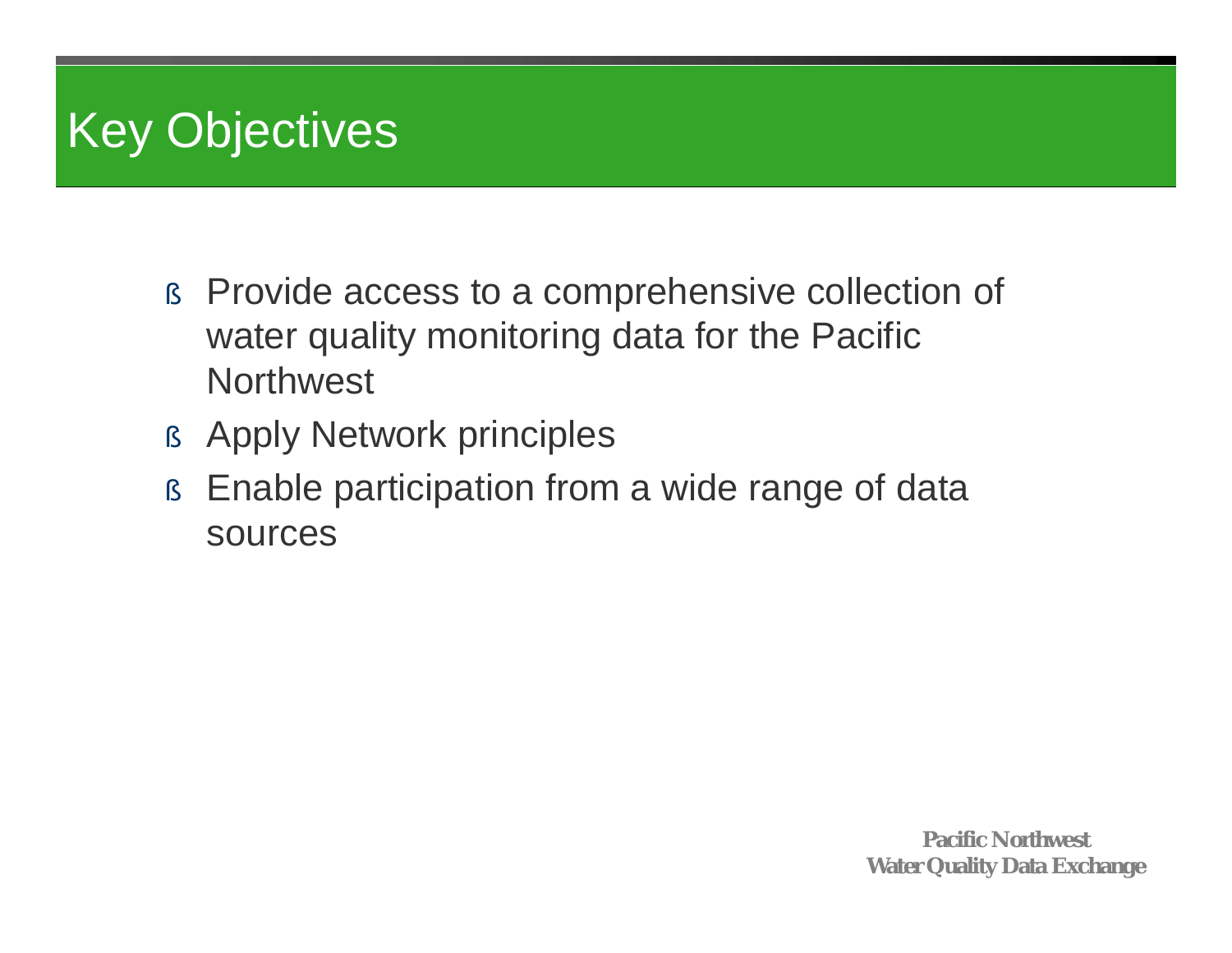#### Exchange Vision

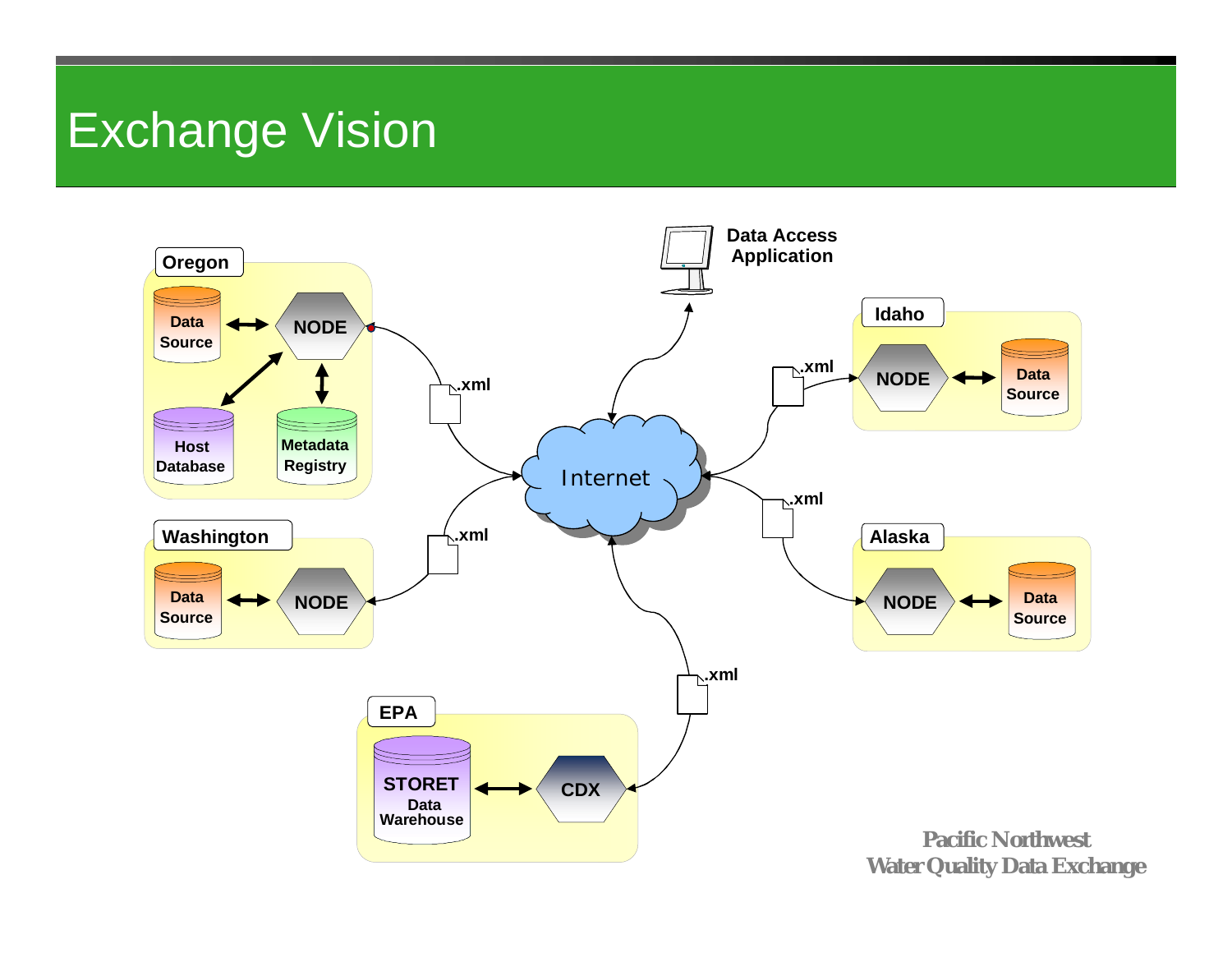### Flow Development

- complete November 2003



**Pacific Northwest Water Quality Data Exchange**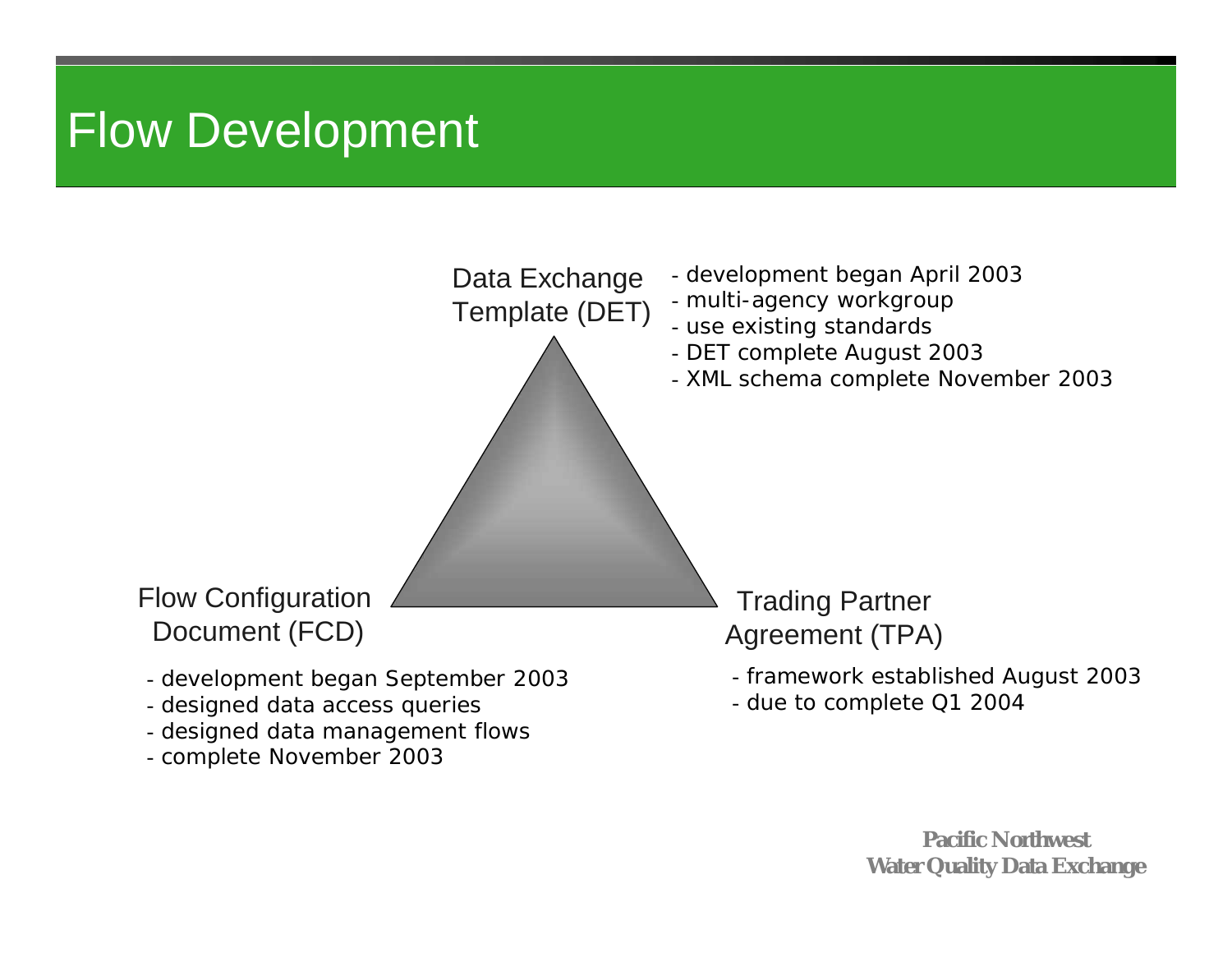## Proof of Concept

- § Prove the Exchange concept
- § Simple Web-based query interface
- § Target two or three separate data sources simultaneously
- § Test the flow configuration and XML schema